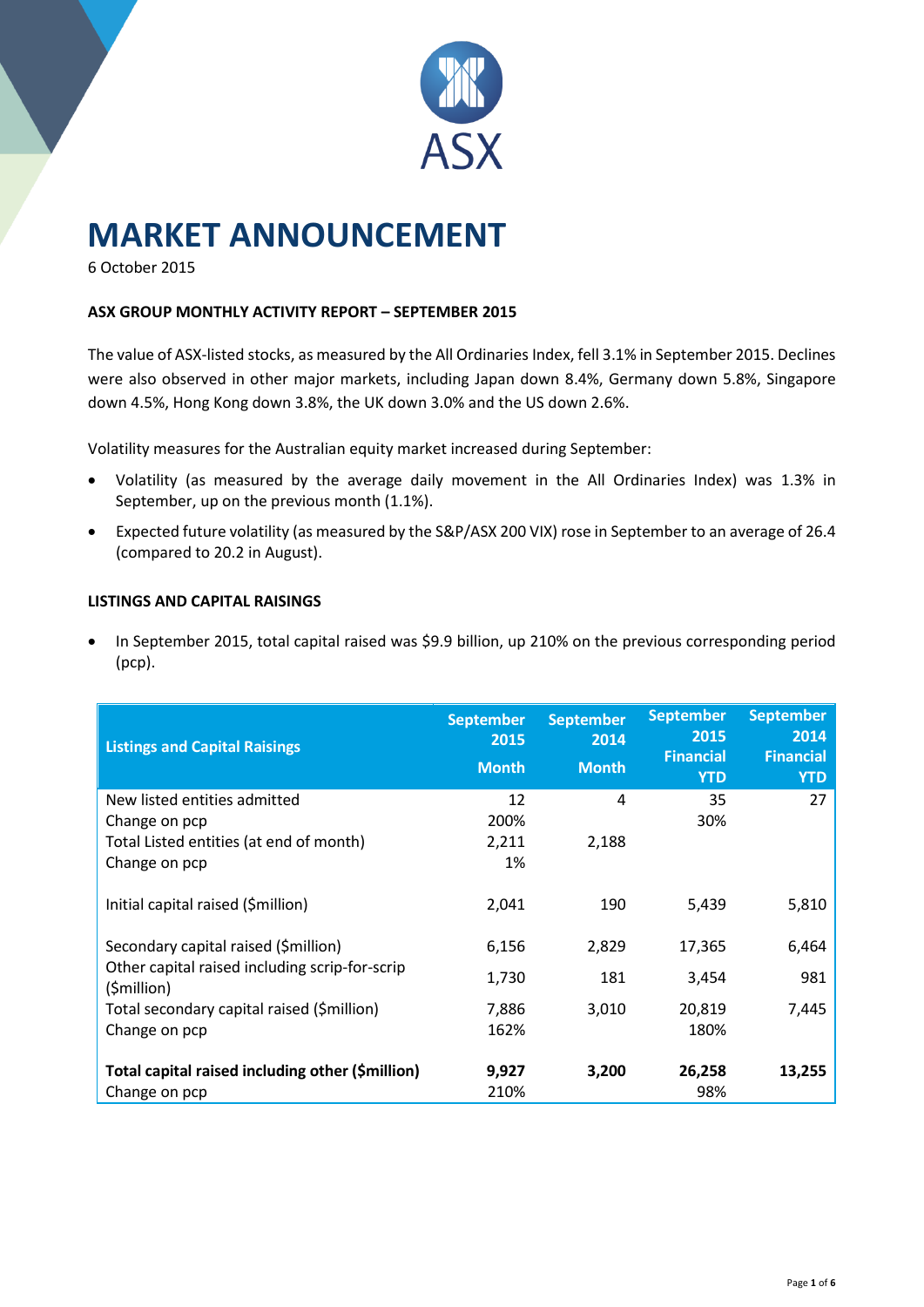

## **TRADING – CASH MARKETS (INCLUDING EQUITIES, INTEREST AND WARRANTS TRADES)**

• In September 2015, the average daily number of trades was 18% higher than the pcp. The average daily value traded on-market of \$4.3 billion was 21% higher than the pcp.

| <b>Cash Markets</b>                                                                                                                                     | <b>September</b><br>2015<br><b>Month</b> | <b>September</b><br>2014<br><b>Month</b> | <b>September</b><br>2015<br><b>Financial</b><br><b>YTD</b> | <b>September</b><br>2014<br><b>Financial</b><br><b>YTD</b> |
|---------------------------------------------------------------------------------------------------------------------------------------------------------|------------------------------------------|------------------------------------------|------------------------------------------------------------|------------------------------------------------------------|
| Total trading days<br>(Cash market includes equity, warrant and interest rate market<br>transactions)                                                   | 22                                       | 22                                       | 66                                                         | 66                                                         |
| Cash market volume                                                                                                                                      |                                          |                                          |                                                            |                                                            |
| <b>Total trades</b><br>Change on pcp                                                                                                                    | 19,371,574<br>18%                        | 16,362,701                               | 55,340,395<br>18%                                          | 47,018,429                                                 |
| Average daily trades<br>Change on pcp                                                                                                                   | 880,526<br>18%                           | 743,759                                  | 838,491<br>18%                                             | 712,400                                                    |
| Cash market value                                                                                                                                       |                                          |                                          |                                                            |                                                            |
| Open trading (\$billion)                                                                                                                                | 69.604                                   | 55.197                                   | 208.809                                                    | 162.427                                                    |
| Auctions trading (\$billion)                                                                                                                            | 20.062                                   | 16.910                                   | 53.410                                                     | 45.345                                                     |
| Centre Point (\$billion)                                                                                                                                | 5.915                                    | 6.635                                    | 18.531                                                     | 18.864                                                     |
| Trade reporting* (\$billion)                                                                                                                            | 15.023                                   | 12.980                                   | 39.316                                                     | 39.080                                                     |
| Total value (\$billion)                                                                                                                                 | 110.604                                  | 91.722                                   | 320.066                                                    | 265.716                                                    |
| Change on pcp                                                                                                                                           | 21%                                      |                                          | 20%                                                        |                                                            |
| Average daily value on-market (\$billion)                                                                                                               | 4.345                                    | 3.579                                    | 4.254                                                      | 3.434                                                      |
| Change on pcp                                                                                                                                           | 21%                                      |                                          | 24%                                                        |                                                            |
| Average daily value (\$billion)                                                                                                                         | 5.027                                    | 4.169                                    | 4.849                                                      | 4.026                                                      |
| Change on pcp                                                                                                                                           | 21%                                      |                                          | 20%                                                        |                                                            |
|                                                                                                                                                         |                                          |                                          |                                                            |                                                            |
| Average value per trade (\$)                                                                                                                            | 5,710                                    | 5,606                                    | 5,784                                                      | 5,651                                                      |
| Change on pcp                                                                                                                                           | 2%                                       |                                          | 2%                                                         |                                                            |
| Non-billable value (above cap) (\$billion)                                                                                                              | 2.291                                    | 2.109                                    | 3.803                                                      | 4.407                                                      |
| Total billable value (\$billion)                                                                                                                        | 108.313                                  | 89.613                                   | 316.263                                                    | 261.309                                                    |
| *Trade reporting means the value of trades executed outside<br>the order books of ASX or Chi-X that is subsequently reported to<br>ASX for publication. |                                          |                                          |                                                            |                                                            |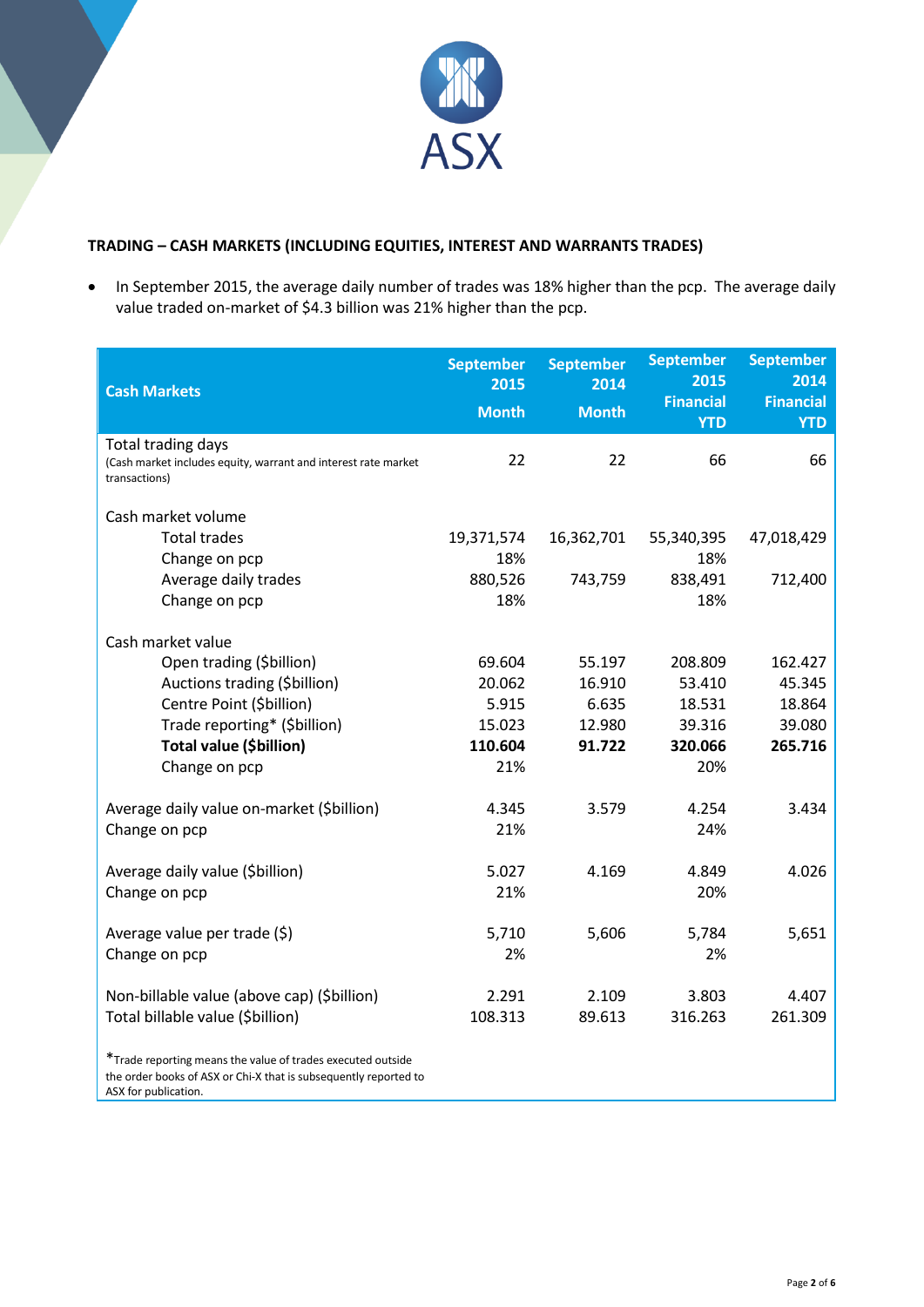

## **TRADING – FUTURES**

• In September 2015, average daily futures and options on futures volume decreased 1% on the pcp. Average daily futures volume was flat on the pcp and average daily options volume was down 41% on the pcp.

| <b>Derivatives Markets</b>                                                                                           | <b>September</b><br>2015<br><b>Month</b> | <b>September</b><br>2014<br><b>Month</b> | <b>September</b><br>2015<br><b>Financial</b><br><b>YTD</b> | <b>September</b><br>2014<br><b>Financial</b><br><b>YTD</b> |
|----------------------------------------------------------------------------------------------------------------------|------------------------------------------|------------------------------------------|------------------------------------------------------------|------------------------------------------------------------|
| Futures and options total trading days<br>(includes interest rate, ASX SPI 200, commodities and energy<br>contracts) | 22                                       | 22                                       | 66                                                         | 66                                                         |
| Futures volume                                                                                                       |                                          |                                          |                                                            |                                                            |
| <b>Total contracts</b>                                                                                               | 12,921,288                               | 12,951,117                               | 32,045,944                                                 | 29,664,984                                                 |
| Change on pcp                                                                                                        | 0%                                       |                                          | 8%                                                         |                                                            |
| Average daily contracts                                                                                              | 587,331                                  | 588,687                                  | 485,545                                                    | 449,469                                                    |
| Options on futures volume                                                                                            |                                          |                                          |                                                            |                                                            |
| <b>Total contracts</b>                                                                                               | 133,558                                  | 226,516                                  | 434,722                                                    | 829,405                                                    |
| Change on pcp                                                                                                        | $-41%$                                   |                                          | $-48%$                                                     |                                                            |
| Average daily contracts                                                                                              | 6,071                                    | 10,296                                   | 6,587                                                      | 12,567                                                     |
| Total futures and options on futures volume                                                                          |                                          |                                          |                                                            |                                                            |
| <b>Total contracts</b>                                                                                               | 13,054,846                               | 13,177,633                               | 32,480,666                                                 | 30,494,389                                                 |
| Change on pcp                                                                                                        | -1%                                      |                                          | 7%                                                         |                                                            |
| Average daily contracts                                                                                              | 593,402                                  | 598,983                                  | 492,131                                                    | 462,036                                                    |
| Change on pcp                                                                                                        | $-1%$                                    |                                          | 7%                                                         |                                                            |

## **CLEARING – OTC MARKETS**

• In September 2015, the notional value of OTC interest rate derivative contracts centrally cleared was \$61.9 billion, compared to \$16.7 billion in the pcp.

| <b>OTC Markets</b>                                                                                                                                     | <b>September</b><br>2015<br><b>Month</b> | <b>September</b><br>2014<br><b>Month</b> | <b>September</b><br>2015<br><b>Financial</b><br><b>YTD</b> | <b>September</b><br>2014<br><b>Financial</b><br><b>YTD</b> |
|--------------------------------------------------------------------------------------------------------------------------------------------------------|------------------------------------------|------------------------------------------|------------------------------------------------------------|------------------------------------------------------------|
| Total notional cleared value* (\$billion)<br>Open notional cleared value* (\$billion)<br>(at end of month)<br>* Cleared notional value is double sided | 61.896<br>482.060                        | 16.740                                   | 319.359                                                    | 23.463                                                     |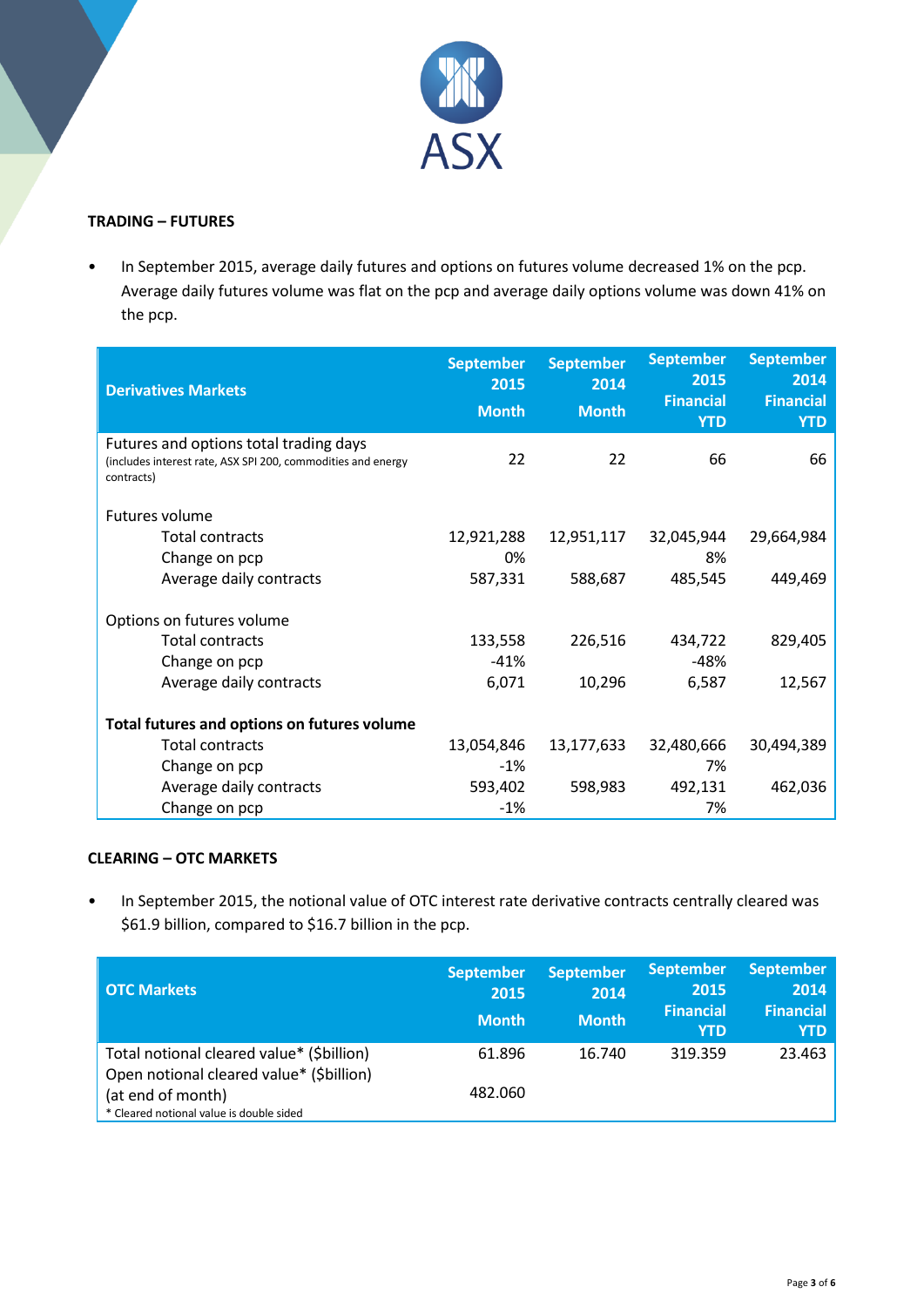

#### **TRADING – EQUITY OPTIONS**

• In September 2015, the average daily number of exchange-traded options decreased 15% on the pcp. Single stock options average daily contracts traded were down 17% on the pcp and index options average daily contracts traded were up 7% on the pcp.

| <b>Derivatives Markets</b>                                                                | <b>September</b><br>2015<br><b>Month</b> | <b>September</b><br>2014<br><b>Month</b> | <b>September</b><br>2015<br><b>Financial</b><br><b>YTD</b> | <b>September</b><br>2014<br><b>Financial</b><br><b>YTD</b> |
|-------------------------------------------------------------------------------------------|------------------------------------------|------------------------------------------|------------------------------------------------------------|------------------------------------------------------------|
| Exchange-traded options total trading days<br>(includes equity options and index options) | 22                                       | 22                                       | 66                                                         | 66                                                         |
| Equity options volume                                                                     |                                          |                                          |                                                            |                                                            |
| <b>Total contracts</b>                                                                    | 9,106,274                                | 11,025,385                               | 24,378,229                                                 | 29,641,807                                                 |
| Change on pcp                                                                             | $-17\%$                                  |                                          | $-18%$                                                     |                                                            |
| Average daily contracts                                                                   | 413,922                                  | 501,154                                  | 369,367                                                    | 449,118                                                    |
| Index options volume                                                                      |                                          |                                          |                                                            |                                                            |
| <b>Total contracts</b>                                                                    | 1,130,660                                | 1,054,123                                | 3,272,539                                                  | 2,699,064                                                  |
| Change on pcp                                                                             | 7%                                       |                                          | 21%                                                        |                                                            |
| Average daily contracts                                                                   | 51,394                                   | 47,915                                   | 49,584                                                     | 40,895                                                     |
| <b>Total derivatives volume</b>                                                           |                                          |                                          |                                                            |                                                            |
| Total contracts                                                                           | 10,236,934                               | 12,079,508                               | 27,650,768                                                 | 32,340,871                                                 |
| Change on pcp                                                                             | $-15%$                                   |                                          | $-15%$                                                     |                                                            |
| Average daily contracts                                                                   | 465,315                                  | 549,069                                  | 418,951                                                    | 490,013                                                    |
| Change on pcp                                                                             | $-15%$                                   |                                          | $-15%$                                                     |                                                            |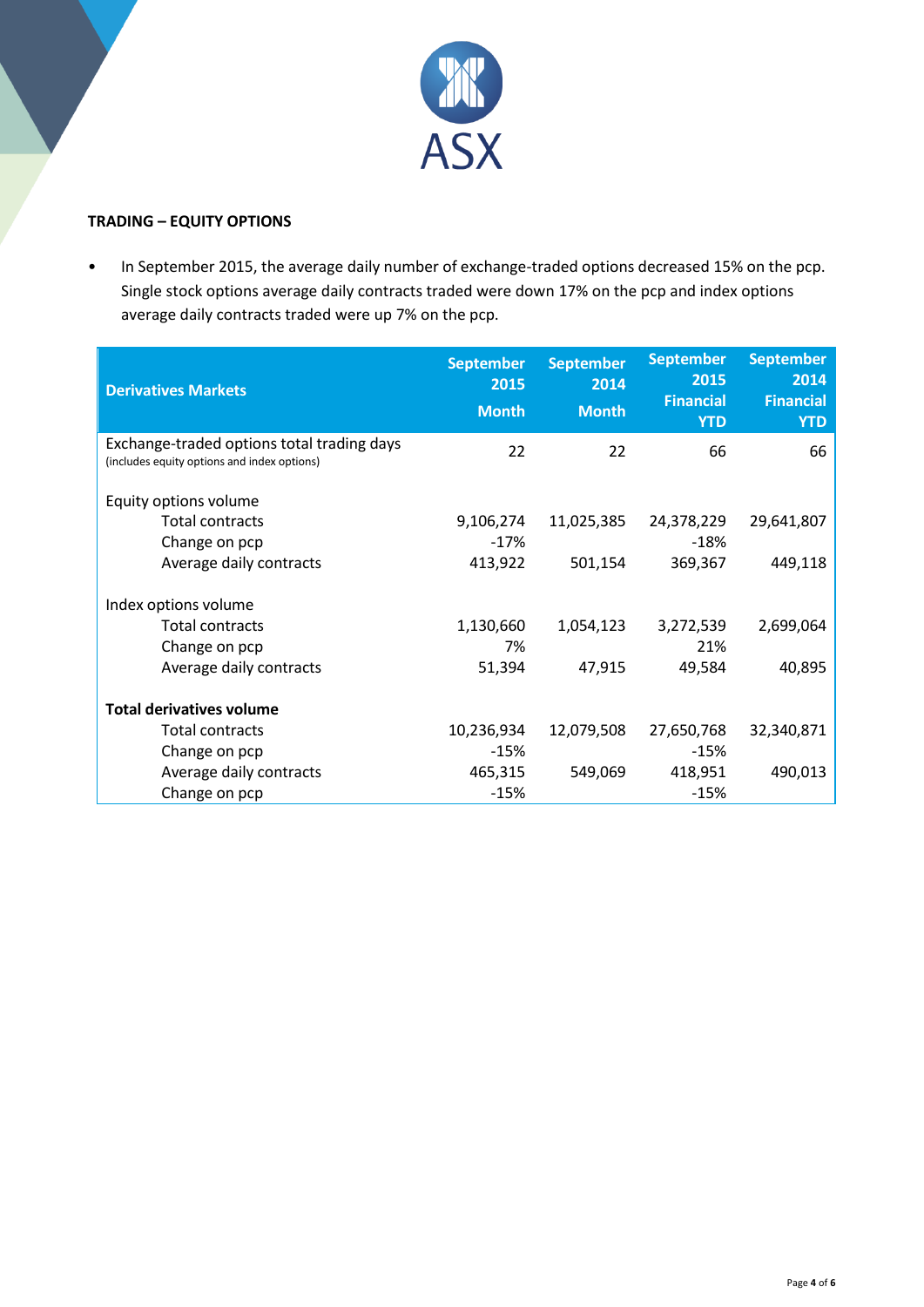

#### **CLEARING – EXCHANGE-TRADED MARKETS**

• Participant margin balances held on balance sheet at month-end totalled \$4.4 billion in September 2015 compared to \$3.6 billion in September 2014.

| <b>ASX Clearing Corporation</b>                                             | <b>September</b><br>2015 | <b>September</b><br>2014 | <b>September</b><br>2015<br><b>Financial</b> | <b>September</b><br>2014<br><b>Financial</b> |
|-----------------------------------------------------------------------------|--------------------------|--------------------------|----------------------------------------------|----------------------------------------------|
| <b>Collateral Balances - At End of Month</b>                                | <b>Month</b>             | <b>Month</b>             | <b>YTD</b>                                   | <b>YTD</b>                                   |
| Cash margins held on balance sheet:                                         |                          |                          |                                              |                                              |
| - ASX Clear (\$billion)                                                     | 0.8                      | 0.8                      |                                              |                                              |
| - ASX Clear (Futures) (\$billion)                                           | 3.5                      | 2.7                      |                                              |                                              |
| Cash equivalents held on balance sheet - ASX<br>Clear (Futures) (\$billion) | 0.1                      | 0.1                      |                                              |                                              |
| Collateral cash cover held off balance sheet                                |                          |                          |                                              |                                              |
| (equities and guarantees) – ASX Clear<br>(\$billion)                        | 3.4                      | 3.8                      |                                              |                                              |
|                                                                             |                          |                          |                                              |                                              |
| Total billable cash market value cleared<br>(\$billion)                     | 104.749                  | 84.965                   | 308.713                                      | 244.820                                      |

#### **SETTLEMENT**

- The value of securities held in CHESS was flat compared to the pcp. The number of dominant settlement messages in September 2015 was 5% higher than the pcp.
- The value of securities held in Austraclear was 11% higher than the pcp.

| <b>ASX Settlement</b>                                       | <b>September</b><br>2015<br><b>Month</b> | <b>September</b><br>2014<br><b>Month</b> | <b>September</b><br>2015<br><b>Financial</b><br><b>YTD</b> | <b>September</b><br>2014<br><b>Financial</b><br><b>YTD</b> |
|-------------------------------------------------------------|------------------------------------------|------------------------------------------|------------------------------------------------------------|------------------------------------------------------------|
| Value of CHESS holdings - period end<br>(\$billion)         | 1,462.7                                  | 1.456.4                                  |                                                            |                                                            |
| Dominant settlement messages (million)                      | 1.4                                      | 1.4                                      | 4.1                                                        | 4.0                                                        |
| <b>Austraclear Settlement and Depository</b>                |                                          |                                          |                                                            |                                                            |
| Austraclear securities holdings - period end<br>(\$billion) | 1,821.4                                  | 1.637.5                                  |                                                            |                                                            |